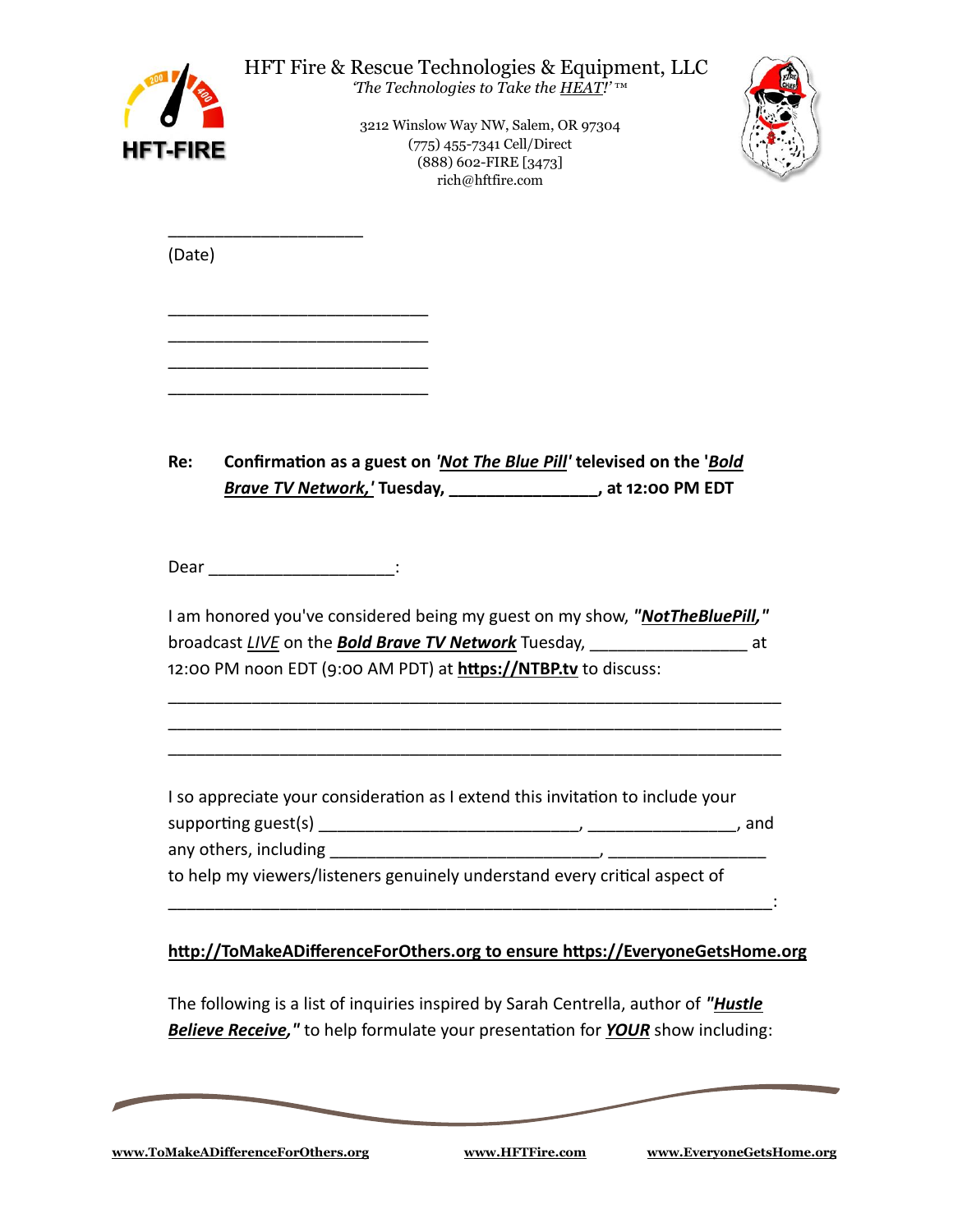## *'Not the Blue Pill' Guest Call-in: (866) 451-1451*

- 1. When did you first identify your dream?
- 2. Who did you want to be?
- 3. What did you want to accomplish?
- 4. Tell me your story.
- 5. How did you get from that idea to where you are today?
- 6. Was there ever a time when you felt like giving up?
- 7. What was the biggest obstacle that you faced while on your journey?
- 8. How did you get through it?
- 9. Why didn't you quit then?
- 10. What was your drive/'Hustle" when you started pursuing your passion?
- 11. What is it now?
- 12. Did you ever visualize your future success?
- 13. If so, how do you think that visualization impacted your outcome?
- 14. What is your advice to our viewing/listening audience for all who are just starting to live their dream?

Next, please review and complete the attached *'Show Itinerary'* as an opportunity to list up to **three (3) bullet points** in each of the **five (5) eightminute sessions** to engage before our **final four-and-a-half-minute close**.

Lastly, please complete the '*Guest Narrative'* to provide a brief introduction as a foundation to discuss every detail to effectively communicate your vision, mission, and message to our world. May your week be filled with joy, and those we touch reflect the light within you like you've never dreamed possible before!

Respectfully submitted,

Richard William Hoffmann, Sr.

\_\_\_\_\_\_\_\_\_\_\_\_\_\_\_\_\_\_\_\_\_\_\_\_\_\_\_\_

**Enclosure(s):** Show Itinerary and Guest Narratives (Please complete and return)

cc: \_\_\_\_\_\_\_\_\_\_\_\_\_\_\_\_\_\_\_\_\_\_\_\_\_ \_\_\_\_\_\_\_\_\_\_\_\_\_\_\_\_\_\_\_\_\_\_\_\_\_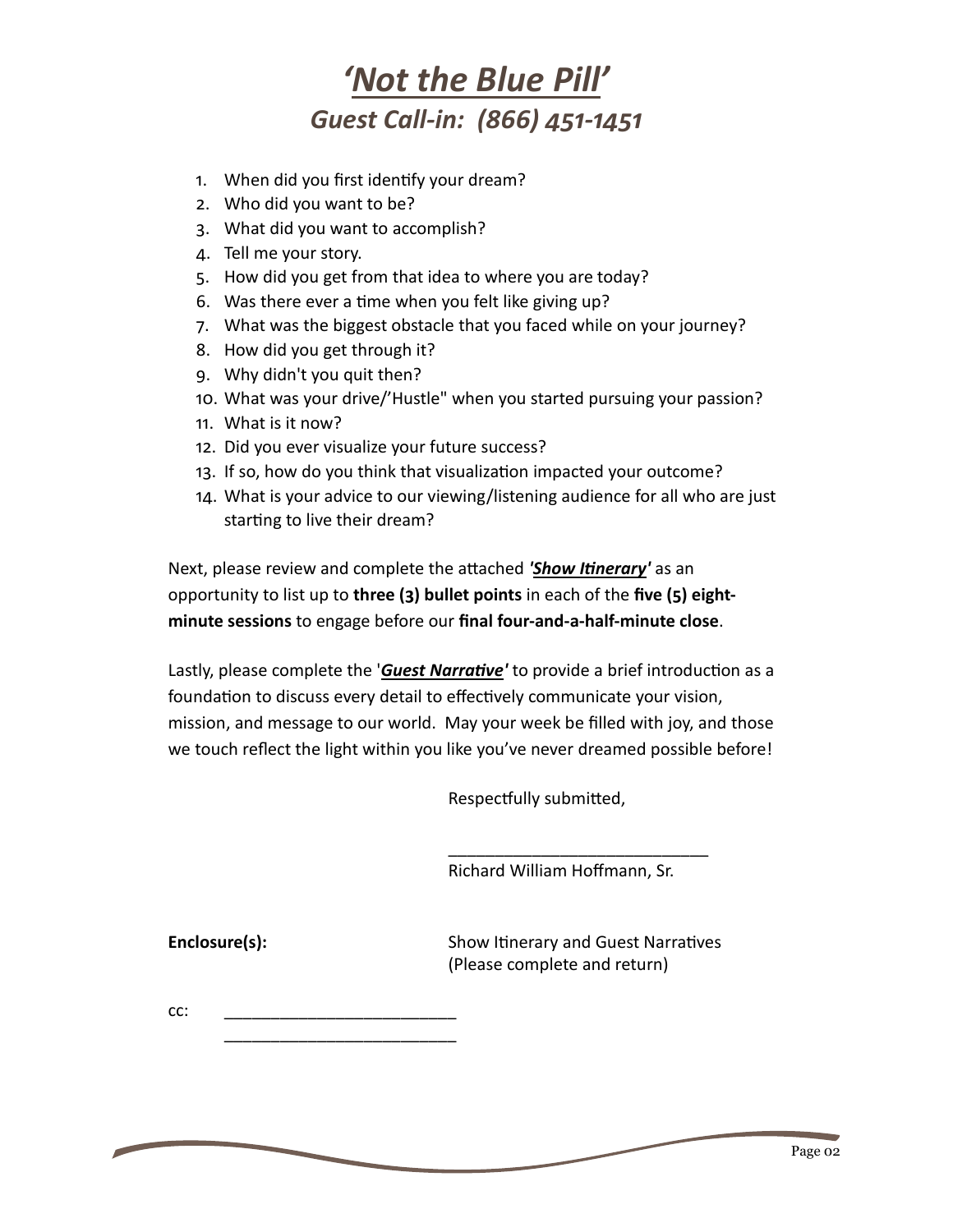## 'Not the Blue Pill' Guest Call-in: (866) 451-1451

| Show Itinerary:    |                                     |
|--------------------|-------------------------------------|
|                    |                                     |
|                    |                                     |
| 2. $\qquad \qquad$ |                                     |
|                    |                                     |
|                    |                                     |
|                    |                                     |
|                    |                                     |
|                    |                                     |
|                    |                                     |
|                    |                                     |
|                    | 8.                                  |
|                    |                                     |
|                    |                                     |
|                    |                                     |
|                    |                                     |
|                    |                                     |
|                    |                                     |
|                    |                                     |
| 15.                |                                     |
|                    | #6 9:52 AM to 9:56:30 AM PDT: RECAP |
|                    |                                     |
|                    |                                     |
|                    |                                     |